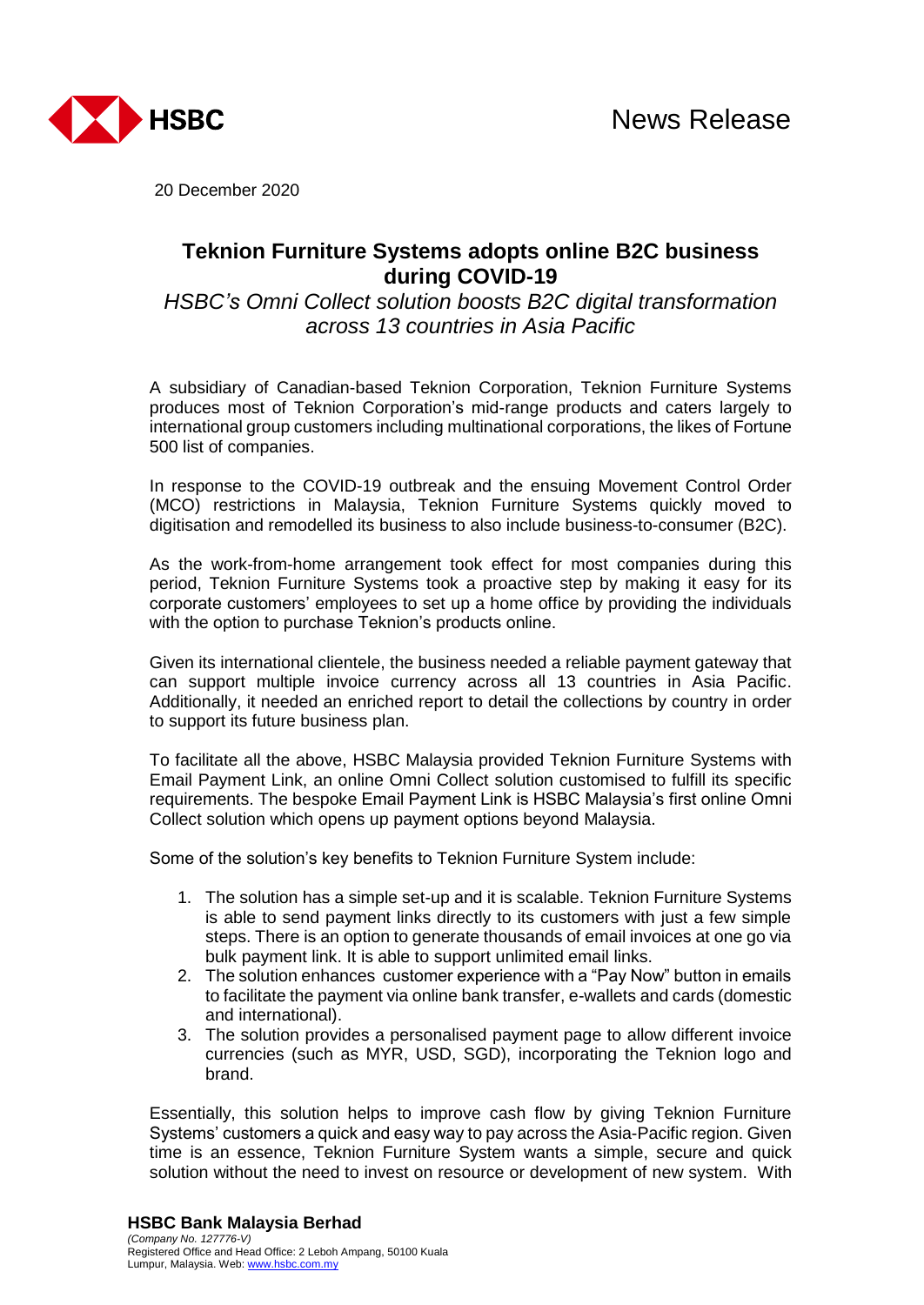the collaboration between HSBC and its authorised vendor, GHL ePayments Sdn Bhd, HSBC managed to deliver the solution within a short span of time.

**Shayan Hazir, Country Head of Global Liquidity and Cash Management, Commercial Banking, HSBC Malaysia** said: "As its main banking partner, HSBC is proud to support Teknion Furniture Systems in its digital transformation initiatives through our comprehensive array of digital offerings. This includes our digital platform HSBCnet and now the Omni Collect solution which is basically a one-stop collections solution designed to simplify and streamline the way businesses collect payments."

**Vishal Karanwal, Country Head of International Subsidiary Banking, Commercial Banking, HSBC Malaysia** said: "With a solid partnership going back to 1994, we have assisted Teknion Furniture Systems with various financial solutions for its business endeavours throughout the decades. And we continue to provide support during this COVID-19 pandemic to help the company weather the challenging circumstances."

**Thomas Tan, Chief Financial Officer, Teknion Furniture Systems** said**:** "The Email Payment Link is easy to use and it can be customised to our needs. We are able to send the payment links directly to our customers via email in their preferred currency value. This has added greater flexibility and improved cash-flow by giving our customers an easy way to pay."

Teknion boasts a strong presence in ASEAN countries such as Indonesia, the Philippines, Sri Lanka, Thailand, Vietnam, Singapore and Malaysia. Malaysia serves as Teknion's Asia-Pacific regional office and it is one of its main manufacturing sites.

For more than 130 years, HSBC has played an important role in supporting companies in Malaysia; connecting them to business opportunities and enabling them to thrive in the domestic market as well as the wider ASEAN region. HSBC Malaysia recently won the Asset Triple A 'Best Payments and Collections Solution' Award and 'Best Cash Management Service Provider' Award for Malaysia. Globally, HSBC was also recognised by Euromoney as the World's Best Bank for Transaction Services. These achievements are indeed a testament to HSBC leading the way in financial technology and digital innovation.

ends/more

### **Media enquiries to:**

| Marlene Kaur | +603 2075 3351 | mar           |
|--------------|----------------|---------------|
| Joanne Wong  | +603 2075 6169 | joan          |
| Lili Lajman  | +603 2182 5161 | <u>liliya</u> |

lenekaur@hsbc.com.my  $\mathsf{S}$ ne.p.m.wong@hsbc.com.my Lili Lajman +603 2182 5161 [liliyati.lajman@hsbc.com.my](mailto:liliyati.lajman@hsbc.com.my)

## **Note to editors:**

#### **HSBC Bank Malaysia Berhad**

HSBC's presence in Malaysia dates back to 1884 when the Hongkong and Shanghai Banking Corporation Limited established its first office in the country on the island of Penang, with the permission to issue currency notes. HSBC Bank Malaysia Berhad was locally incorporated in 1984 and is a wholly-owned subsidiary of The Hongkong and Shanghai Banking Corporation Limited, founding member of the HSBC Group. In 2007, HSBC Bank Malaysia was the first foreign bank to be awarded an Islamic banking subsidiary licence in Malaysia, namely HSBC Amanah Malaysia Berhad. Today, HSBC Malaysia has a network of 67 branches nationwide, of which 26 are HSBC Amanah Malaysia Berhad branches. HSBC Malaysia offers a comprehensive range of banking and financial services including Islamic financial solutions. HSBC Malaysia has also led innovation in Malaysia by introducing Malaysia's first ATM and Electronic Touch Banking in the early 1980s. Today, HSBC Malaysia has launched